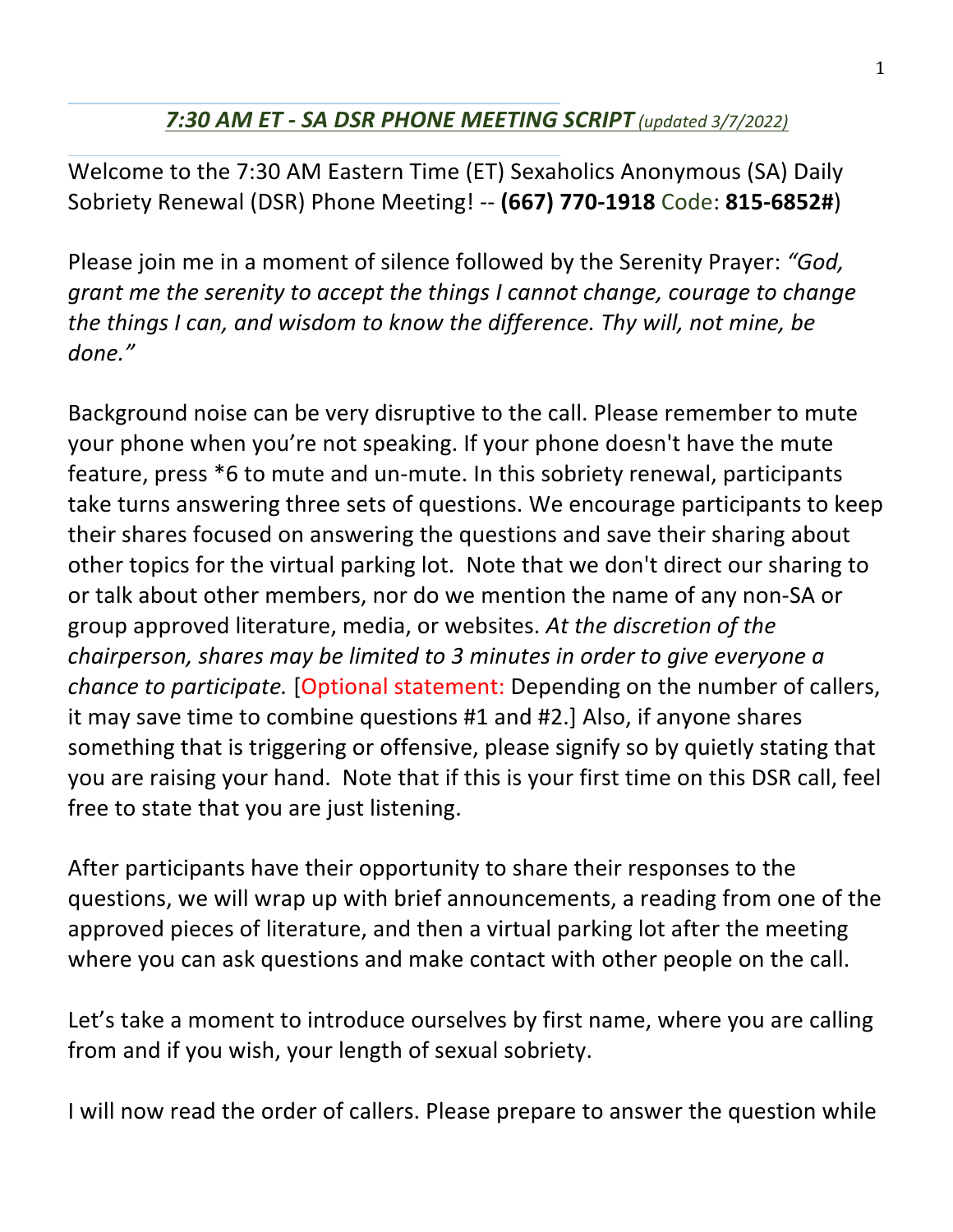the person ahead of you is sharing and if you remember their name, say who comes after you when you finish your share.

**Question #1: Do we admit that we are powerless over lust, do we desire** sobriety, and are we willing to commit to go to any lengths to stay sober for the next 24 hours, including using the tools of the program and recognizing all **lust hits as toxic?** (*After all shares, ask*) Is there anyone who has joined the call who would like to answer the first set of questions?

**Question #2:** Are there any danger zones that we have faced in the past 24 hours or are facing in the next 24 hours that we need to bring to the **light?** (After all shares, ask) Is there anyone who has joined the call who would like to answer first two sets of questions?

**Question #3: What time did we spend with our higher power yesterday and** what is our recovery plan for the next 24 hours? What is one thing we are grateful for? Are we willing now to turn our lives and our wills over to the care of God as we understand God, realizing that it is only with the help of our **higher power that we can stay sober one day at a time?** (*After all shares, ask*) Is there anyone who has joined the call who would like to answer all 3 sets of questions?

## **GROUP ANNOUNCEMENTS**

- . a) If you would like a copy of this script or to add your name and contact information to our Men's or Women's Mutual Support List, please send an email to the group address dsr0730et@gmail.com.
- . b) You can go to sa.org to find links to recovery literature, and the extensive schedule of SA in-person and phone meetings. For meeting info simply click on "meetings and events."
- . c) Seventh Tradition donations may be sent to the SA Central Office at the address in the White Book (PO Box 3565 Brentwood, TN 37024) or by visiting SA.org. You may note that your donations come from one of the